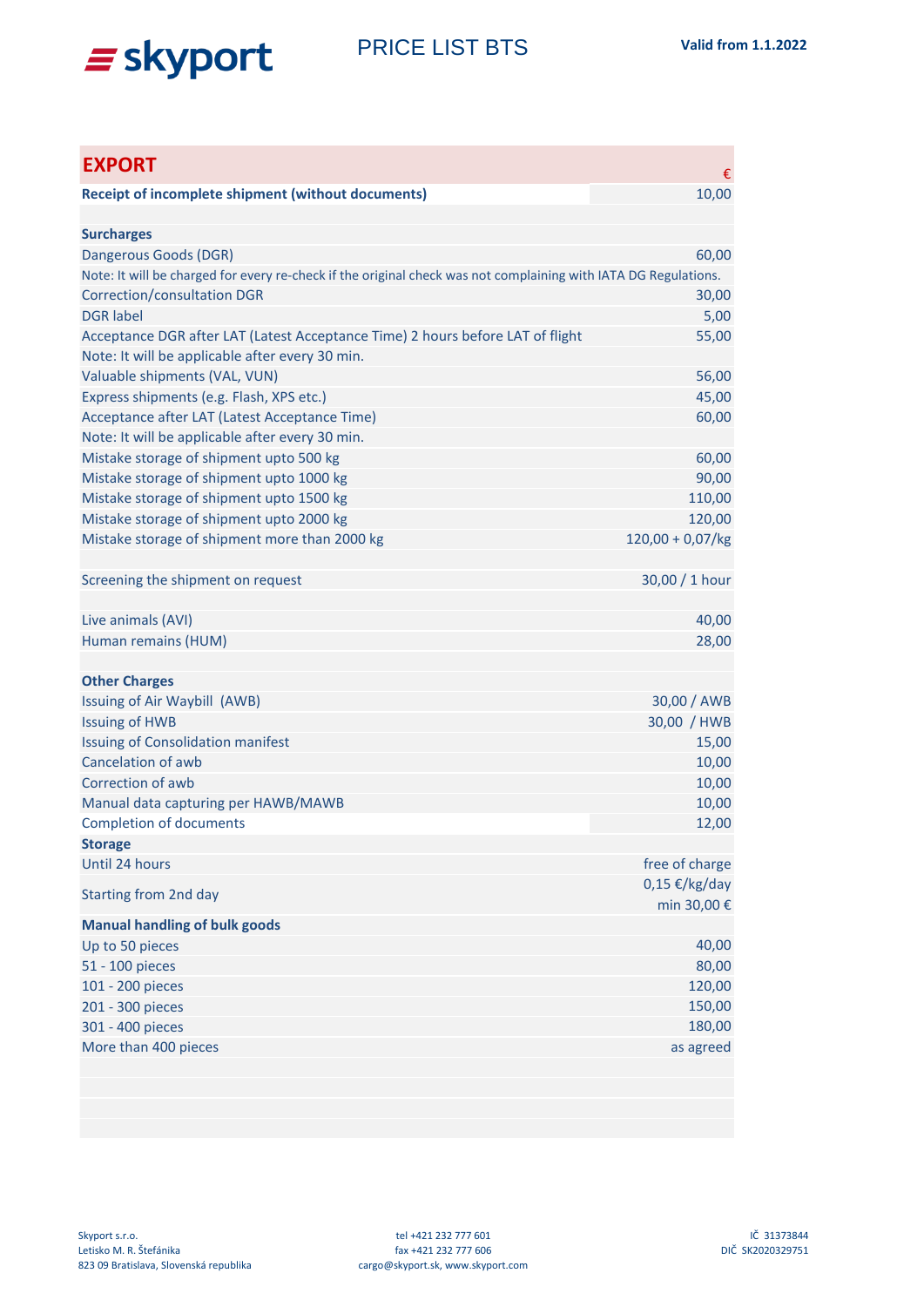## $\equiv$  skyport

is applicable from the chargeable weigh of shipments. Note: It will be applicable if shipment remains in the warehouse because of the reasons not caused by Skyport. The storage fee does not apply for Saturday, Sunday and Bank Holidays. The storage fee is

**Charges excl. VAT**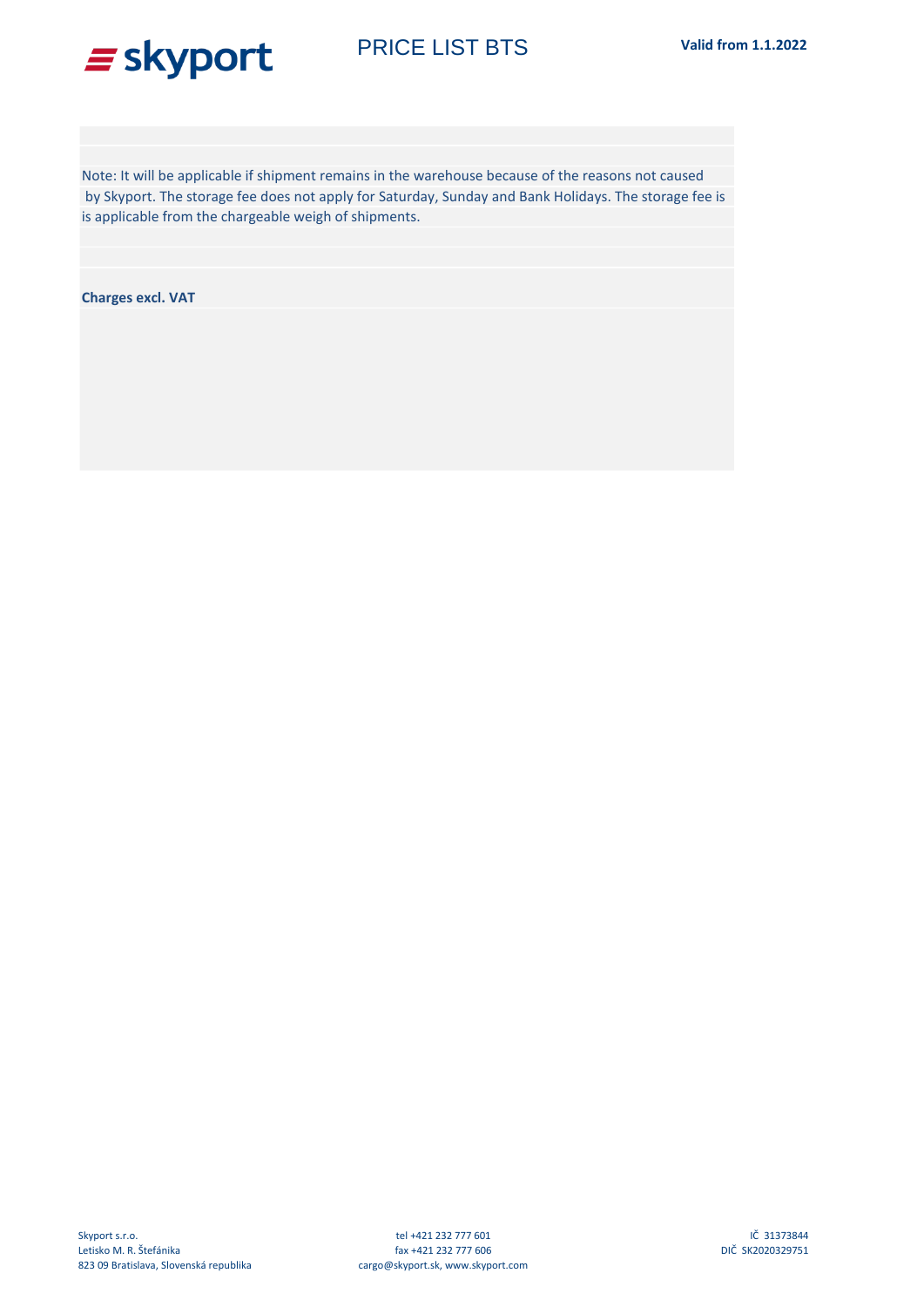

PRICE LIST BTS **Valid from 1.1.2022**

| <b>IMPORT</b>                                                                               |                                       |
|---------------------------------------------------------------------------------------------|---------------------------------------|
| <b>Basic Manipulation Charge (ZMI)</b>                                                      |                                       |
| Weight of shipment in kg:                                                                   | Price in $E$                          |
| To 3 kg                                                                                     | 16,00                                 |
| Over 3 kg to 10 kg                                                                          | 30,00                                 |
| Over 10 kg to 100 kg                                                                        | 43,00                                 |
| Over 100 kg to 500 kg                                                                       | 50,00                                 |
| Over 500 kg to 1000 kg                                                                      | 53,00                                 |
| Over 1000 kg to 2000 kg                                                                     | 56,00                                 |
| <b>Over 2000 kg</b>                                                                         | 56,00 € + 0,07 €/kg                   |
| <b>Surcharges</b>                                                                           |                                       |
| Express shipments (e.g. Equation, Flash)                                                    | +100 % ZMI                            |
| Note: It will not be applicable for HUM, life saving drugs and human organs.                |                                       |
| Valuable shipment (VAL, VUN)                                                                | 56,00                                 |
| Human remains (HUM)                                                                         | +100 % ZMI                            |
| Live animals (AVI)                                                                          | +100 % ZMI                            |
| Documentation requested by cutomer (scan, fax)                                              | 1,90                                  |
|                                                                                             |                                       |
| <b>Shipment "Charges collect" (CC)</b>                                                      | 5% from fare Min. 11,00 €             |
| <b>Storage</b>                                                                              |                                       |
| Up-to 3rd day                                                                               | Free of charge                        |
| Starting from 4th day                                                                       | $0,40 \notin$ /kg/day<br>Min. 40,00 € |
| Note: Storage is calculated for every maintained day retroactively from 4th day. The        |                                       |
| charges are calculated from the chargeable weight. Storage fee does not apply for Saturday, |                                       |
| Sunday and Bank Holiday.                                                                    |                                       |
| <b>Charges excl. VAT</b>                                                                    |                                       |